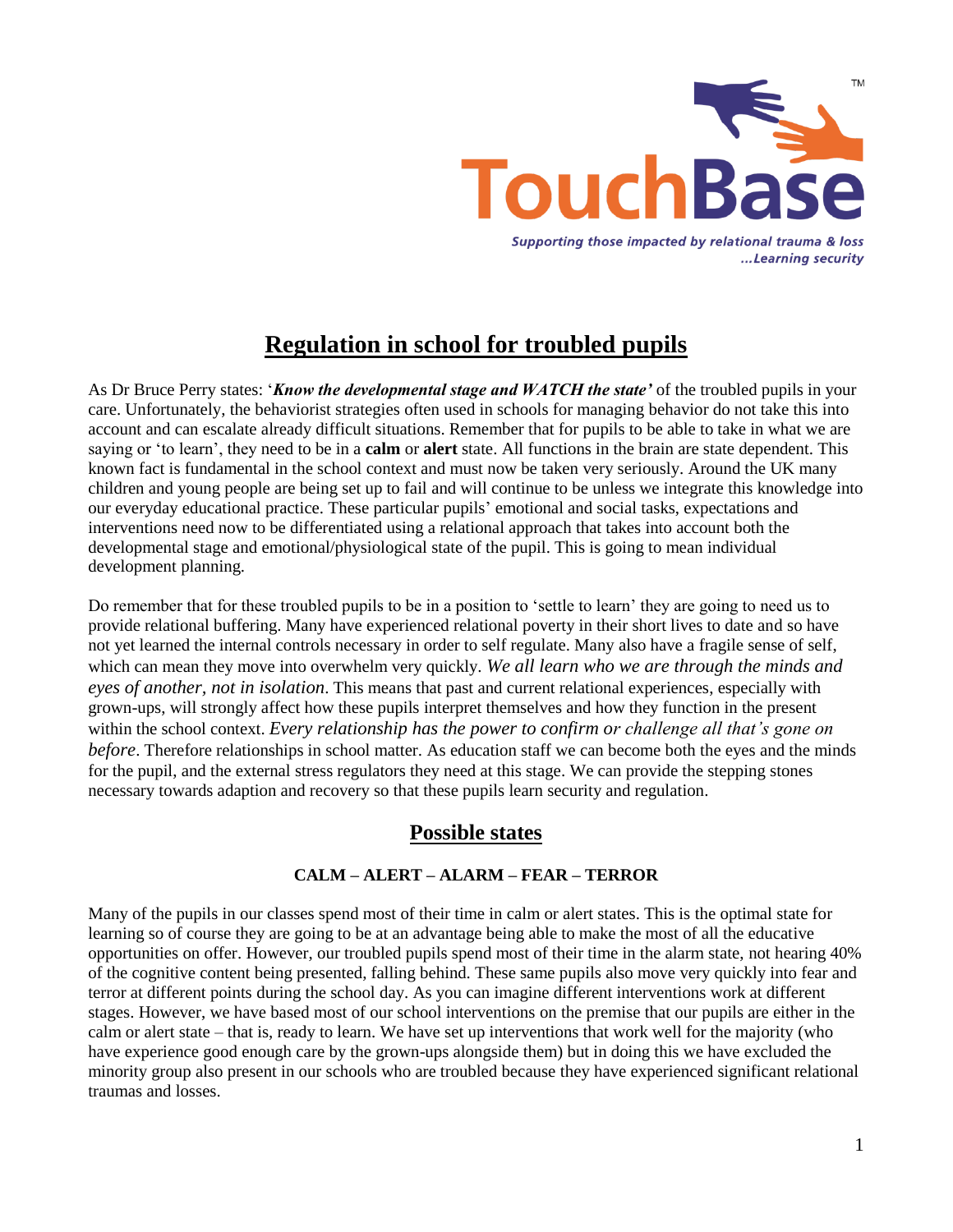#### *We must now update our practice in line with neuroscience to ensure inclusion on every level.*

There are different interventions appropriate for each state so our interventions MUST be state dependent. For example, it would be appropriate to use reassuring touch if a pupil was starting to move into the alarm state but it would be inappropriate to use touch in the same way if the pupil was in the terror state. In fact, if we were to put a hand on their shoulder in this state they may well push us off in self-defense – assuming a threat. It is not appropriate to shout at a pupil in a terrified state. This will probably tip them into further disturbance. We can only wonder many pupils have been excluded by well-intentioned staff using the wrong intervention for the pupil's state.

## *Rhythm*

It is useful to remember that we should take advantage of rhythmic patterns when attempting to change brains. Human beings function best when rhythms are adhered to. Think carefully about how to include tapping, walking, gentle movement, dance, drumming, music into lessons. Dr Bruce Perry recommends integrating rhythm in small doses throughout the school day, rather than just restricting this input to the P.E or music lesson for example. (This is good practice for all pupils regardless of their history or chronological age. We all thrive with rhythm.)

## *Sensory breaks*

Sensory breaks need to be integrated into the usual school day for each and every troubled pupil. This will enable the lower parts of the brain to be soothed, freeing up the higher parts – the thinking cortex – to come online and work optimally. The number and type of sensory breaks will be matched to the pupil's needs, but do use a balanced diet of sensory breaks rather than just one or two.

#### *Do remember to keep watching the state of the pupil as this will inform the type of intervention used. Check how the pupil is whilst engaging in a sensory break and most importantly how they are after a sensory break.*

The following sensory breaks are helpful for all of our troubled pupils, but especially the ones who become more hyperactive in their states moving into fight/flight responses. Use sensory breaks that will enable the pupil to slow down and become grounded. For example:

#### List A

*Movement:* chair press ups, balancing their body weight for as long as possible on monkey bars, resistance work e.g. pushing against a wall, the use of resistance bands, gardening – especially digging or carrying loads in wheelbarrow, moving/re-arranging classroom furniture, carrying books/equipment/trays *Diet:* chewing something that takes a lot of effort – a whole apple, a whole carrot, a chewy snack bar, fruit tubes

*Drinks:* hot chocolate, tea, cuppa soup